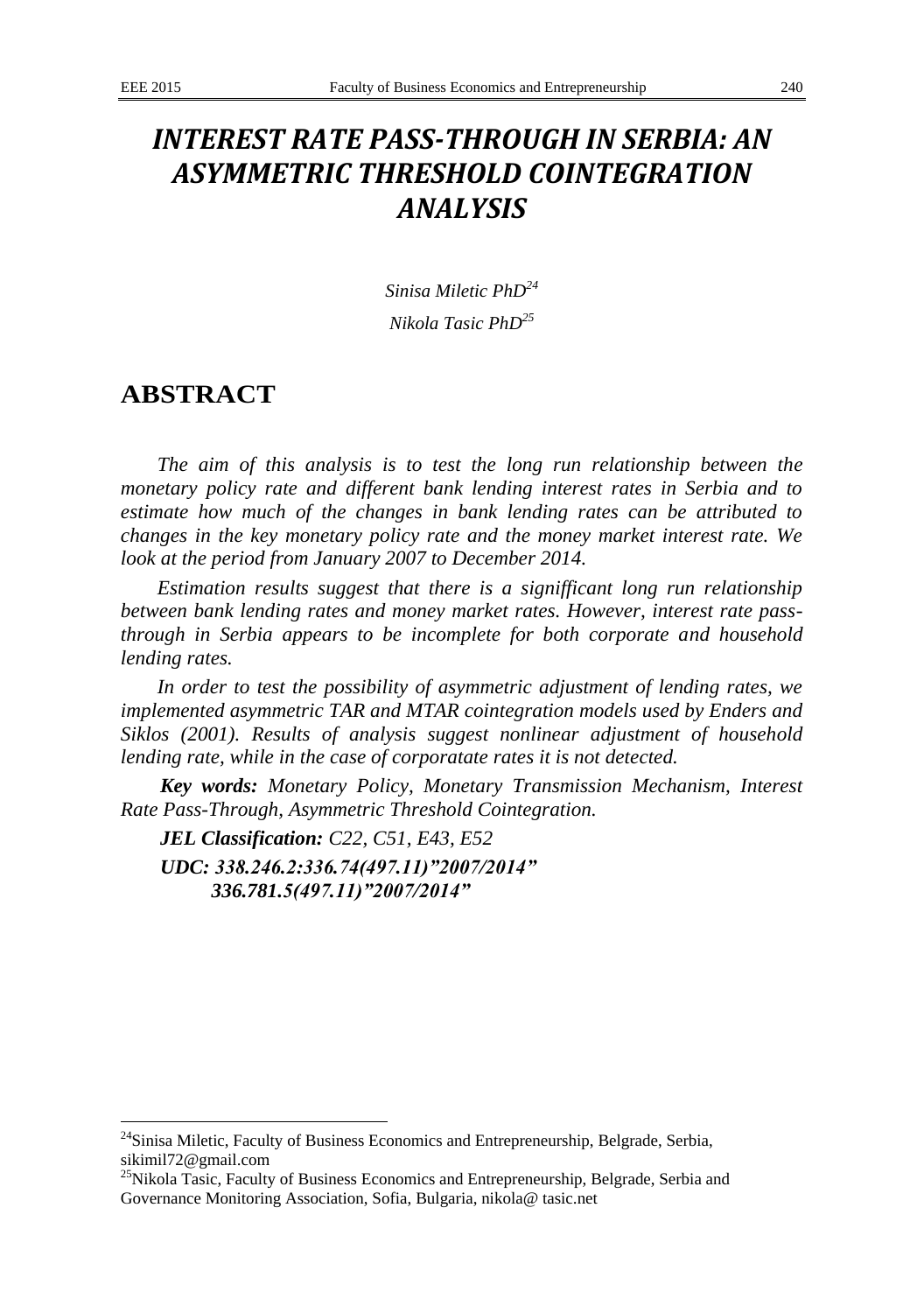#### **INTRODUCTION**

The main objective of most central banks is maintaining a low and stable rate of inflation in order to provide good environment for sustainable economic growth. In order to achieve this goal central banks adjust their official short term interest rates. In the first stage of transmission process the official rates affect money market rates, and in the second stage the money market rates influence retail bank interest rate. Finally, the level of deposit and lending rates influeces the real economic activity (consumption and investment).

Since the inflation targeting is the monetary policy strategy in Serbia how fast and to what extent a change in the central bank interest instrument modifies inflation is of the great importance to the monetary authority. Therefore, the monetary authority necessarily has to analyze monetary transmission mechanism through different channels, where estimating the interest rate pass-through effect on economic activity and inflation has become crucial.

Interest rate pass-through could be defined as a speed of adjustment of lending and deposit bank rates to monetary policy interest rate. Higher interest rate passthrough indicate more effective interest rate channel. Complete pass-through means that changes in policy rates are totaly transferred to banking retail rates and monetary policy decisions can be implemented successfully by central banks. Such a pass-through mechanism indicates the effectivness of interest rate channel in establishing price stability and strong banking system.

Most of the empirical studies based their analysis on assumption that each change of key policy rate will be reflected in the changes in money market rates, bank lending rates, and bank deposit rates. Therefore, there is a long-run equilibrium among market rates and monetary policy rates. Although theoretically the pass-through is expected to be close to one, most empirical studies on different countries have found incomplete interest rate pass-through, even in the long run. Possible explanation of this phenomenon is some imperfection of markets, such as the lower degree of competition among banks, presence of asymmetric information, etc.

The aim of this analysis is testing the long-run relationship between the monetary policy rate and different bank lending interest rates in Serbia. Our aim is to estimate how much of the changes in bank lending and deposit rates can be attributed to changes in the key monetary policy rate and money market interest rates. The dataset consist of monthly per annum average interest rates on new business corporate and household loans on monthly basis covering period from January 2007 to December 2014.

The paper is organized as follows. The next section provides rationales for an asymmetric interest rate pass-throug in general. Section 3 describes the data and the methodology. The estimation results are presented in Section 4. Finally, Section 5 concludes.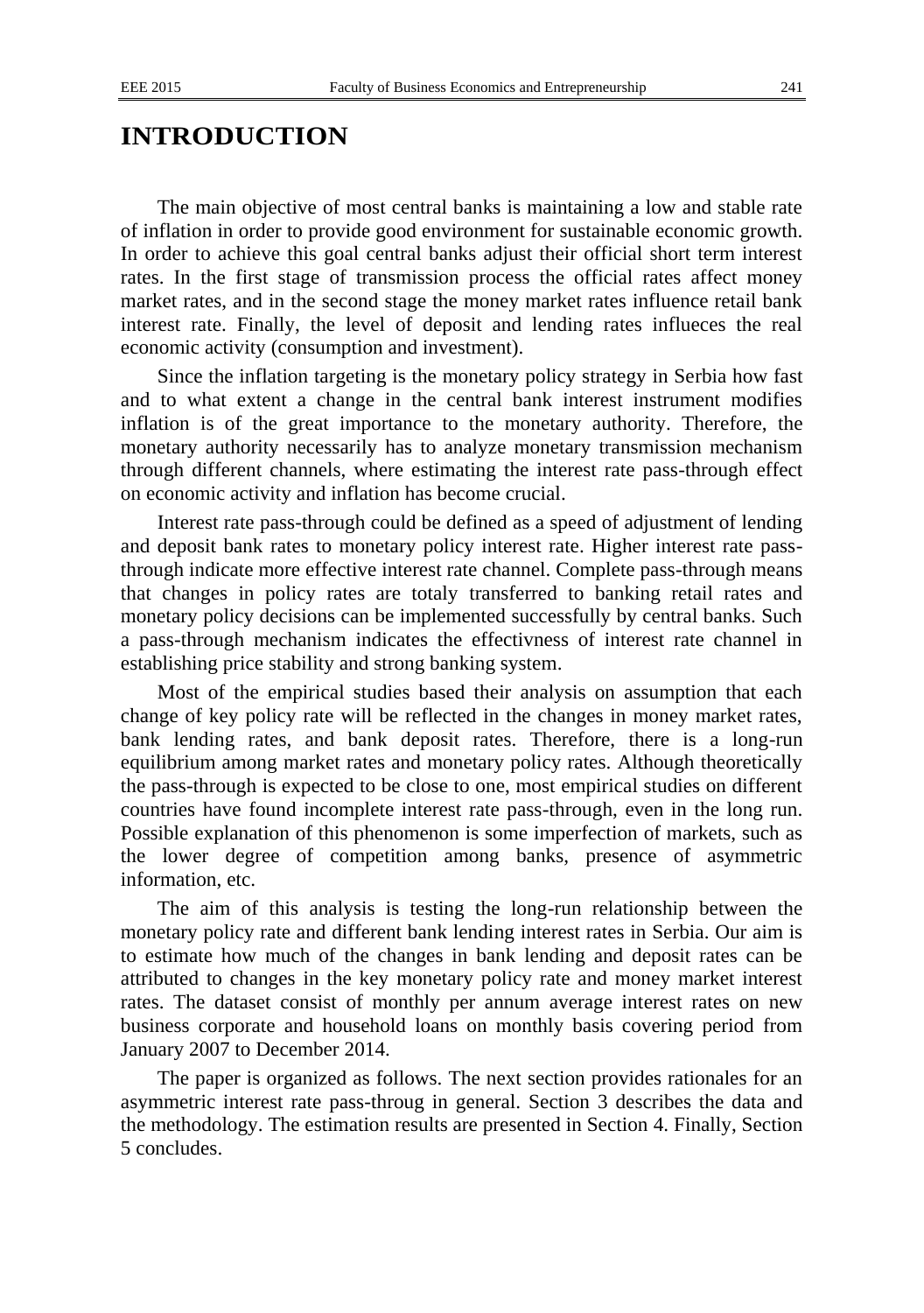## **EXPLANATIONS OF ASYMMETRIC INTEREST RATE PASS-THROUGH**

Empirical studies show that a transmission process from the central bank interest rate to the retail bank interest rate is incomplete and may be asymmetric. The change of certain economic indicators may cause an asymmetric adjustment process. First, it is the level of economic growth. In case when high levels of economic growth are observed, it is easier for banks to adjust lending and deposit rates. Subsequently, the demand for loans is higher and banks are more inclined to limit it by greater increases of their lending rates. Moreover, when the output gap is positive and high inflation occurs, the prices are usually adjusted more frequently and more completely in the whole economy, as well as in the banking sector.

On the other hand, higher market rate volatility connected with increased uncertainty lessens the size and the speed of pass-through. In other words, the level of pass-through is influenced by commercial banks' perception whether the change in policy rate is temporary or permanent. In times of higher policy rate or market rate volatility, banks wait to observe whether the changes in these rates are temporary before adjusting retail rates. In cases when the change is considered to be temporary, banks opt not to change interest rates in order to avoid so called menu costs (costs of adjusting interest rates to changes in policy rate). Crosscountry studies confirm the abovementioned (see Cottarelli and Kourelis,1994; Mojon,2000; Sander,Kleimer,2004a, 2006).

Complete interest rate pass-through may not prevail in the presence of asymmetric information (adverse selection and moral hazard). Stiglitz and Weiss (1981) argue that increasing lending rate attract borrowers with higher risk preferences since they accept higher rates as their projects have higher expected return. Therefore, although it seems to be profitable, banks might be unwilling to increase lending rates.

The imperfect substitution between bank deposits and other money market and capital market instruments may cause slower interest rate pass-through. The degree of disintermediation and the availability of non-bank financing options affect the pass-through through the increase of elasticity of loan demand and deposit supply to changes in key policy/money market rate. Namely, in developed capital and money markets, companies do rely not only on loans, but also on other, non-bank financing instruments what makes the loan demand more sensitive to changes in interest rates. On the other hand, existence of alternative investment options to deposits affects the elasticity of deposit supply to change in interest rates.

Intensity of competition among banks also influences interest rate elasticity. Low degree of competition among banks and other financial institutions usually results in lower interest rate pass-through (Kot,2004), while higher level of competition among banks appears to cause faster interest rate pass-through (Gropp et al., 2007). According to the structure-conduct-performance hypothesis the level of concentration is inversely related to the degree of competition, because high level of concentration encourages firms to collude. Sørensen and Werner (2006)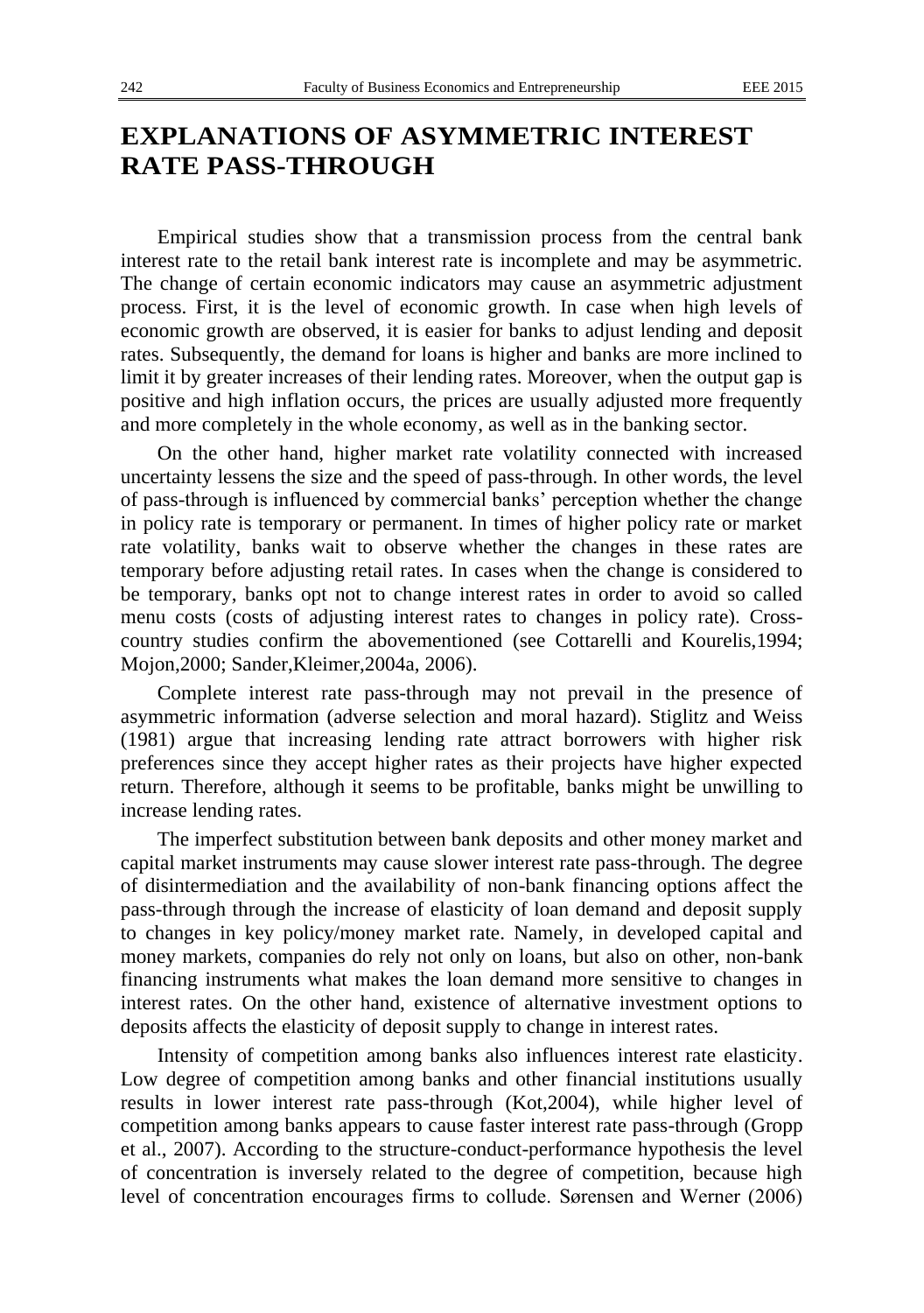show that the level of concentration has negative impact on the speed of interest rate pass-through in the Euro area. Whereas, Corvoisier and Gropp (2001), by investigating the role of concentration in banking sector in Euro zone, find that when an increase in concentration is observed, banks set less competitive rates on loans and demand deposits but not on savings and time deposits. Furthermore, there is a theory in which bank customers can be distinguished as sophisticated and as unsophisticated (Rossen, 1995). The more unsophisticated customers in the market may cause lower and sluggish interest rate pass-through and less pressure for banks to be competitive. Also, the expectation of market participants might play an important role. Becker et al. (2010) point out that some banks may wait adjusting their rates for a sequence of small changes to accumulate or for a large change of money market rates.

Level of capitalization and liquidity position of the bank may influence interest rate pass-through as well. Well-capitalized banks and banks with better liquidity position are less forced to adjust to changes in monetary policy. On the contrary, less liquid and less capitalized banks will adjust their rates faster and in a higher extent, since they rely more on market borrowing and have less ability to neutralize the effects of changes in market rate.

Banks' assets quality can also influence the pass-through. Namely, banks with weak balance sheets may react to expansive monetary policy not by extending new loans at lower rates, but with improving their liquidity position. In other words, already exiting NPLs crowd out new loans (see Saborowski,Weber,2013).

More general factors related to country's institutional and financial structure, such as absence of short-term instruments market, existence of entry barriers and restrictions on international capital flows, public ownership in banking system, etc., also have impact on the speed and size of pass-through.

## **DATA AND METHODOLOGY**

### **DATA**

To examine the interest rate pass-through mechanism in Serbia, we employed average yearly interest rates on new business corporate (C) and household (H) total loans on monthly basis. As a proxy of monetary policy rates we use central banks key policy rates (RR), as well as one/two week maturity money market rate BELIBOR (MMR). Our data set covers the period from January 2007 to December 2014. All data series are taken from National bank of Serbia website.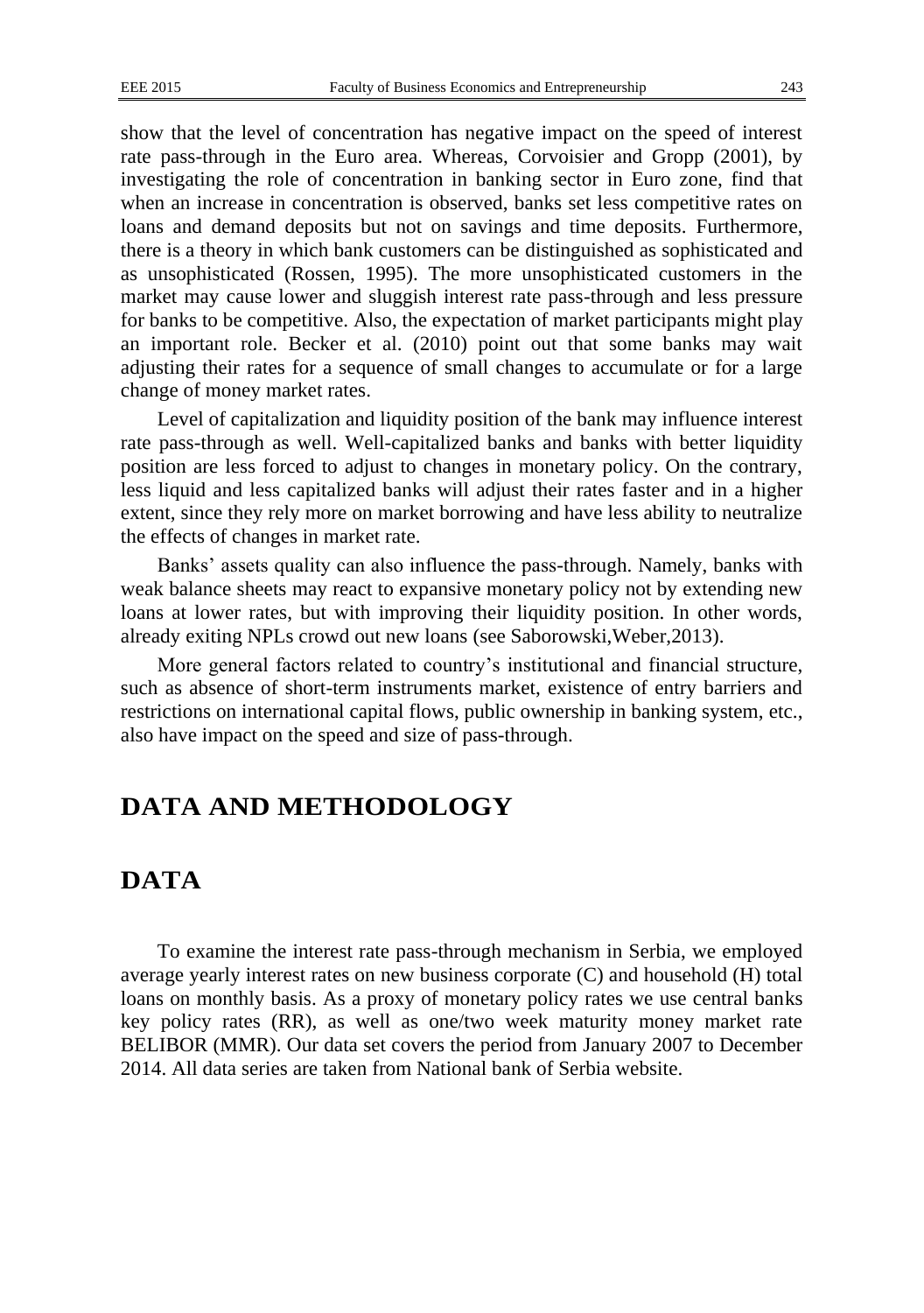

*Figure 1: Interest rates in Serbia*

*Source: National bank of Serbia*

Figure 1 shows that the short-term money market rates generally mirrored the key policy rate. Key policy rate movements were followed by moving money market rates and lending rates in the same direction, although relationship between lending rates on household loans and monetary policy actions is less evident. However, for more precisely conclusion, we need to test and estimate long run relationship.

### **ECONOMETRIC METHODOLOGY**

Taking the standard Engle-Granger approach as benchmark, this section describes the TAR and MTAR type of cointegration test of Enders and Siklos (2001) along with the nonlinear ECMs within the context of the interest rate passthrough.The standard two-step Engle-Granger (1987) procedure developed for linear time series models requires OLS estimation of the long-run equilibrium relationship in the form:

$$
i_t^l = \alpha + \beta i_t^{mmr} + u_t \tag{1}
$$

where *mmr* and  $i_t^l$  refer to the money market and lending rates, respectively, and  $u_t$  is the stochastic disturbance term measuring the deviation of the lending rate from its equilibrium path. Coefficient *α* measures the mark-up (or down), *β* represent the degree of the pass-through in the long-run, with complete passthrough indicated by  $\beta = 1$  and incomplete pass-through by  $\beta$  <1. The second step of the Engle-Granger approach involves testing for the presence of cointegration, i.e. stationary of the  $u_t$  sequence, through the OLS estimation of the equation: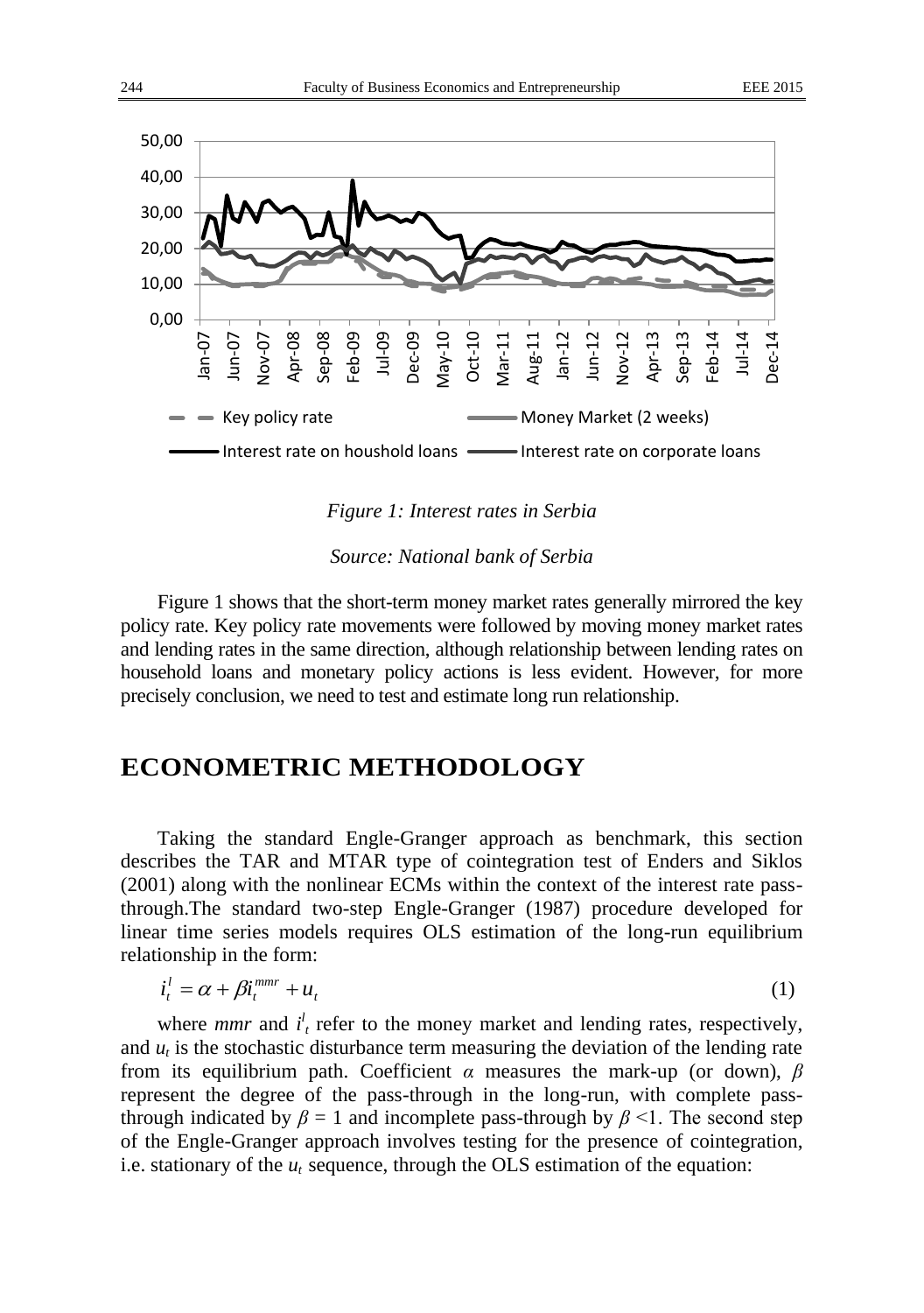$$
\Delta u_t = \rho u_{t-1} + \sum_{i=1}^p \lambda_i \Delta u_{t-i} + v_t
$$
\n(2)

where  $\rho$  is the required number of lagged changes of  $\Delta$ ut that ensures an iid structure for the disturbance term, vt. Rejecting the null hypothesis of  $\rho = 0$ implies stationarity of ut , namely existence of long-run equilibrium between the money market and lending rates.

The traditional cointegration test overlooks the possibility of asymmetric adjustment. To address this problem Enders and Siklos (2001) propose a specification of asymmetric threshold autoregressive model by extending the Engle-Granger two step procedure with threshold autoregressive (TAR) model, as:

$$
\Delta u_t = \rho_1 M_t u_{t-1} + \rho_2 (1 - M_t) u_{t-1} + \sum_{i=1}^p \lambda_i \Delta u_{t-i} + v_t
$$
\n(3)

where 
$$
M_{t} = \begin{cases} 1 & \text{if } u_{t-1} \geq \tau \\ 0 & \text{if } u_{t-1} < \tau \end{cases}
$$
 (4)

 $M_t$  is called the Heaviside indicator,  $\rho_1$  and  $\rho_2$  represent the speed of adjustment coefficients in two regimes,  $\tau$  is the value of threshold.

Stationarity of  $u_t$  requires  $\rho_1 < 0$  and  $\rho_2 < 0$  and  $(1 + \rho_1)(1 + \rho_2) < 1$ . If  $u_{t-1}$ is above the threshold, the adjustment is measured by  $\rho_1 u_{t-1}$ , while if  $u_{t-1}$  is below the threshold, the adjustment is measured by  $\rho_2 u_{t-1}$ . For a threshold close to zero,  $\vert \rho_2 \vert > \vert \rho_1 \vert$  implies sluggish downward adjustment in the lending rate, while for the cases where the  $\tau$  is significantly different from zero this reflect that interest rate adjust differently to disequilibrium once a certain minimum deviation is exceeded, as stated by Sander and Kleimeirer (see Yildirim, 2012).

Enders and Siklos (2001) also propose momentum threshold autoregressive model (MTAR) which suppose that adjustment depends on changes in the disequilibrium, where the indicator function becomes:

$$
M_{t} = \begin{cases} 1 & \text{if } \Delta u_{t-1} \geq \tau \\ 0 & \text{if } \Delta u_{t-1} < \tau \end{cases} \tag{5}
$$

In both TAR and MTAR models, the null hypothesis of cointegration is testing by non-standard F test, denoted as  $\Phi$  .

Once the threshold cointegration is established, one can use nonlinear threshold ECM (error correction model) to capture the short run and long run dynamics of money market and lending rates as:

$$
\Delta i_t^l = \varphi_{10} + \sum_{i=1}^p \varphi_{1i} \Delta i_{t-i}^l + \sum_{i=1}^p \delta_{1i} \Delta i_{t-i}^{mmr} + \gamma_{11} M_t u_{t-1} \gamma_{12} (1 - M_t) u_{t-1} + v_{1t}
$$
(6)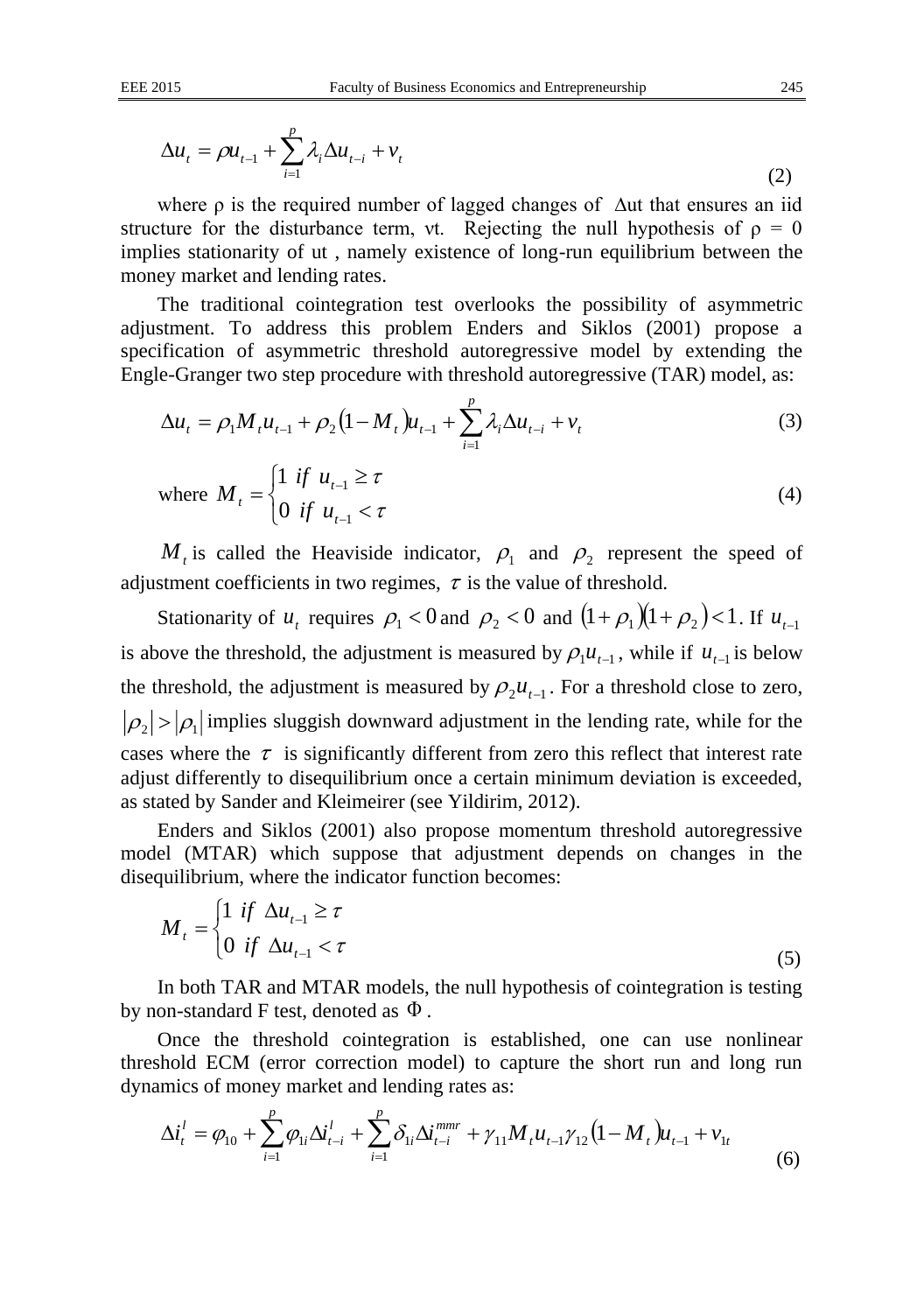Where  $v_{1t}$  is the *idd* disturbance term with zero mean and constant variance,  $u_t$ .  $\Delta t_1^l$  -  $\alpha$  *-*  $\beta$ *mmr*<sub>*t-1*</sub>,  $\gamma_{11}$  and  $\gamma_{12}$  are the error correction terms or speed of adjustment to the long-run equilibrium,  $M_t$  is the Heaviside indicator function which has form of (4) and (5) for TAR and MTAR type ECMs, respectively. The parameters  $\varphi_i$  and  $\delta_i$  indicate short-run dynamics, with rejection of the null of  $\delta_i$  = *0*, suggesting Granger-causality from the money market rate to lending rate. To test for the validity of this assumption Yildirim (2012) re-form the nonlinear ECM in equation (6) by setting money market rate as the dependent variable:

$$
\Delta i_t^{mmr} = \varphi_{20} + \sum_{i=1}^p \varphi_{2i} \Delta i_{t-i}^{mmr} + \sum_{i=1}^p \delta_{2i} \Delta i_{t-i}^l + \gamma_{21} M_t u_{t-1} \gamma_{22} (1 - M_t) u_{t-1} + v_{2t} \quad (7)
$$

In this context, the weak exogeneity assumption is supported when the money market rate does not respond to the disequilibrium error terms, with insignificant *γ<sup>21</sup>* and *γ<sup>22</sup>* coefficients, but may still be influenced by lagged changes in the lending rate as stated by Engle, Hendry and Richard (see Yildirim, 2012).

#### **ESTIMATION RESULTS**

#### **UNIT ROOT TEST**

Before starting our analysis, unit root test is done to check stationarity of the series. We use standard test: Augmented Dickey-Fuller (ADF) test (see Dickey and Fuller (1979), Dickey and Fuller (1981), Said and Dickey (1984)), Philips-Perron (PP) test due to Philips-Perron (1988) and Kwiatkowski, Philips, Schmidt and Shin (KPSS) test due to Kwiatkowski et al. (1992) to detect if the variables are nonstationary with stationary first differences. As the null hypothesis: ADF and PP test have unit root, whereas KPSS has stationarity. Critical values for ADF and PP are taken from McKinnon (1996), while for KPSS from Kwiatkowski et al. (1992).

In the ADF test Akaike Information Criterion (AIC) is used to indicate the lag length. Whereas for the PP and KPSS test we use bandwidths are chosen according to Newey-West using Bartlett kernel estimation method. Jönsson (2006) suggested using the Bartlett kernel estimation method while performing the KPSS test for small samples.

According to Table1 and Table 2, existence of unit root cannot be rejected for all series. However, after taking the first differences, the ADF and PP tests shows that series are stationary at 1% significance level so that all series are integrated of order 1, I(1). Results of KPSS test in Table 3 show that the null hypothesis of statinarity is rejected for all series. Since all these tests have low power with short time spans of data we decided to rely on the results indicated by majority of the test (i.e. at least two).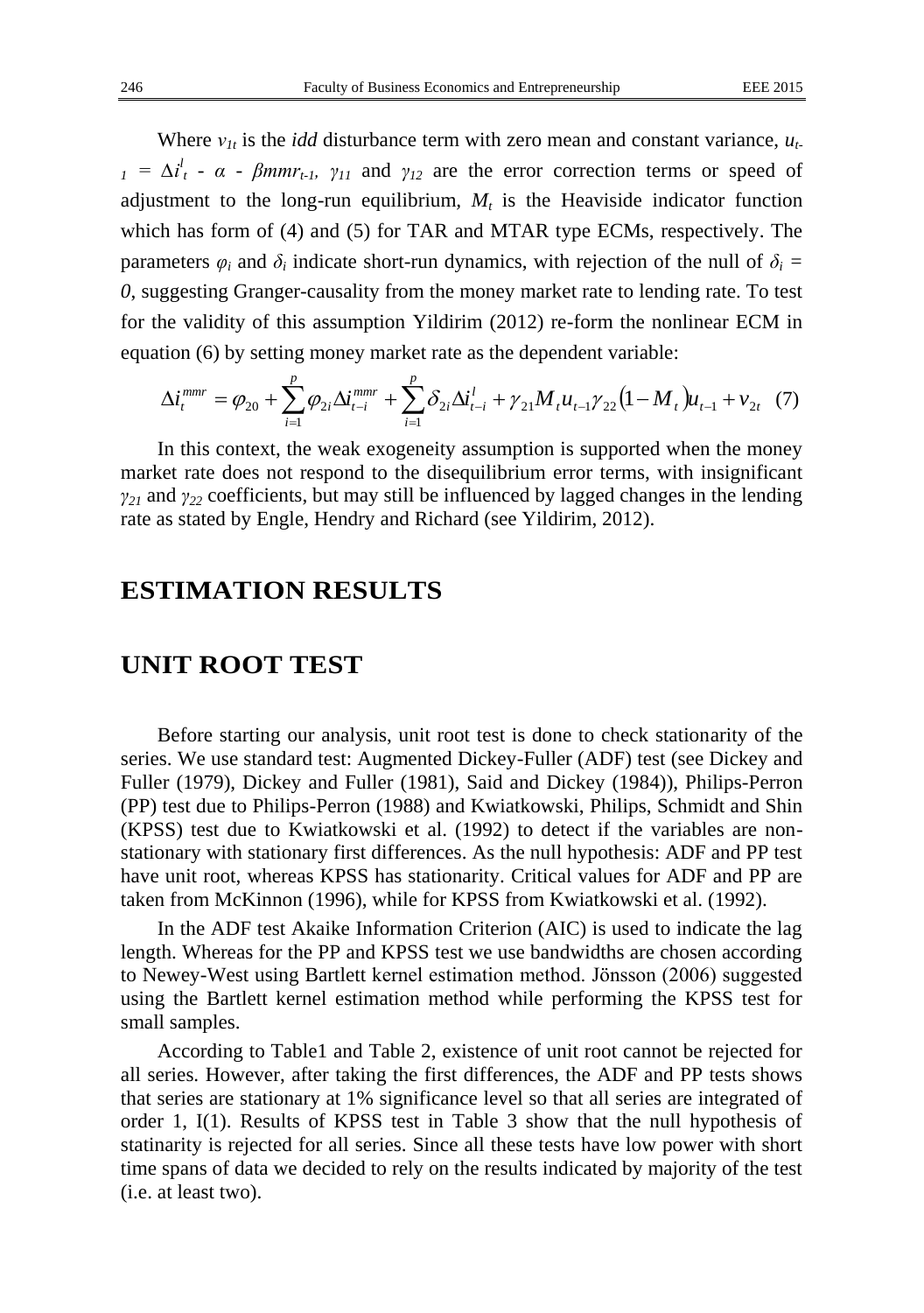| <b>ADF</b> Test Statistic |     |                     | <b>ADF</b> Test Statistic |     |                     |
|---------------------------|-----|---------------------|---------------------------|-----|---------------------|
| Level                     | ∟ag | Trend and Intercept | First difference          | Lag | Trend and Intercept |
|                           |     | $-2.55$             |                           |     | $-11.69$            |
|                           |     | $-3.69$             |                           |     | $-17.66$            |
| RR                        |     | $-2.18$             | RR                        |     | $-3.53$             |
| IMR                       |     | $-2.78$             | <b>MMR</b>                |     | -3.81               |

*Table 1: ADF unit root test results*

*Note: The critical values are: -4.05,-3.45, -3.15 at 1%, 5% and 10% statistical significance, respectively*

|            |           | <b>Philips-Perron Test Statistic</b> | <b>Philips-Perron Test Statistic</b> |  |                               |  |
|------------|-----------|--------------------------------------|--------------------------------------|--|-------------------------------|--|
| Level      | Bandwidth | Trend and Intercept                  | First difference                     |  | Bandwidth Trend and Intercept |  |
|            |           | $-2.85$                              |                                      |  | $-11.71$                      |  |
|            |           | $-7.77$                              |                                      |  | $-30.40$                      |  |
| RR         |           | $-2.22$                              | RR                                   |  | $-6.83$                       |  |
| <b>MMR</b> |           | $-2.24$                              | MMR                                  |  | $-4.76$                       |  |

*Table 2: Philips-Perron unit root test results*

*Note: The critical values are: -4.05,-3.45, -3.15 at 1%, 5% and 10% statistical significance, respectively.*

| Table 3: KPSS unit root test results |  |
|--------------------------------------|--|
|--------------------------------------|--|

|            | <b>KPSS LM Test Statistic</b> |                     | <b>KPSS LM Test Statistic</b> |           |                     |  |
|------------|-------------------------------|---------------------|-------------------------------|-----------|---------------------|--|
| Level      | Bandwidth                     | Trend and Intercept | First difference              | Bandwidth | Trend and Intercept |  |
|            |                               | 0.09                |                               |           | 0.05                |  |
|            |                               | 0.07                |                               |           | 0.35                |  |
| RR         |                               | 0.06                | RR                            |           | 0.05                |  |
| <b>MMR</b> |                               | 0.08                | <b>MMR</b>                    |           | 0.04                |  |

*Note: The critical values are: 0.21, 0.14, 0.11 at 1%, 5% and 10% statistical significance,respectively.*

### **RESULTS OF THE ENGLE-GRANGER COINTEGRATION TEST**

Results of Engle-Granger cointegration test are presented in Table 4. The results of the Engle-Granger cointegration test are reported for each lending rate. The null hypothesis of no cointegration is rejected at the 1 percent significance level for new business corporate loans, while existence of the long run relationship is not supported for new business loans to household. However, not only with respect to structure of monetary mechanism, but also with regard to Chart 1, a strong evidence of cointegration is anticipated for each lending rate. Since the Engle-Granger cointegration test have low power if adjustment to the equilibrium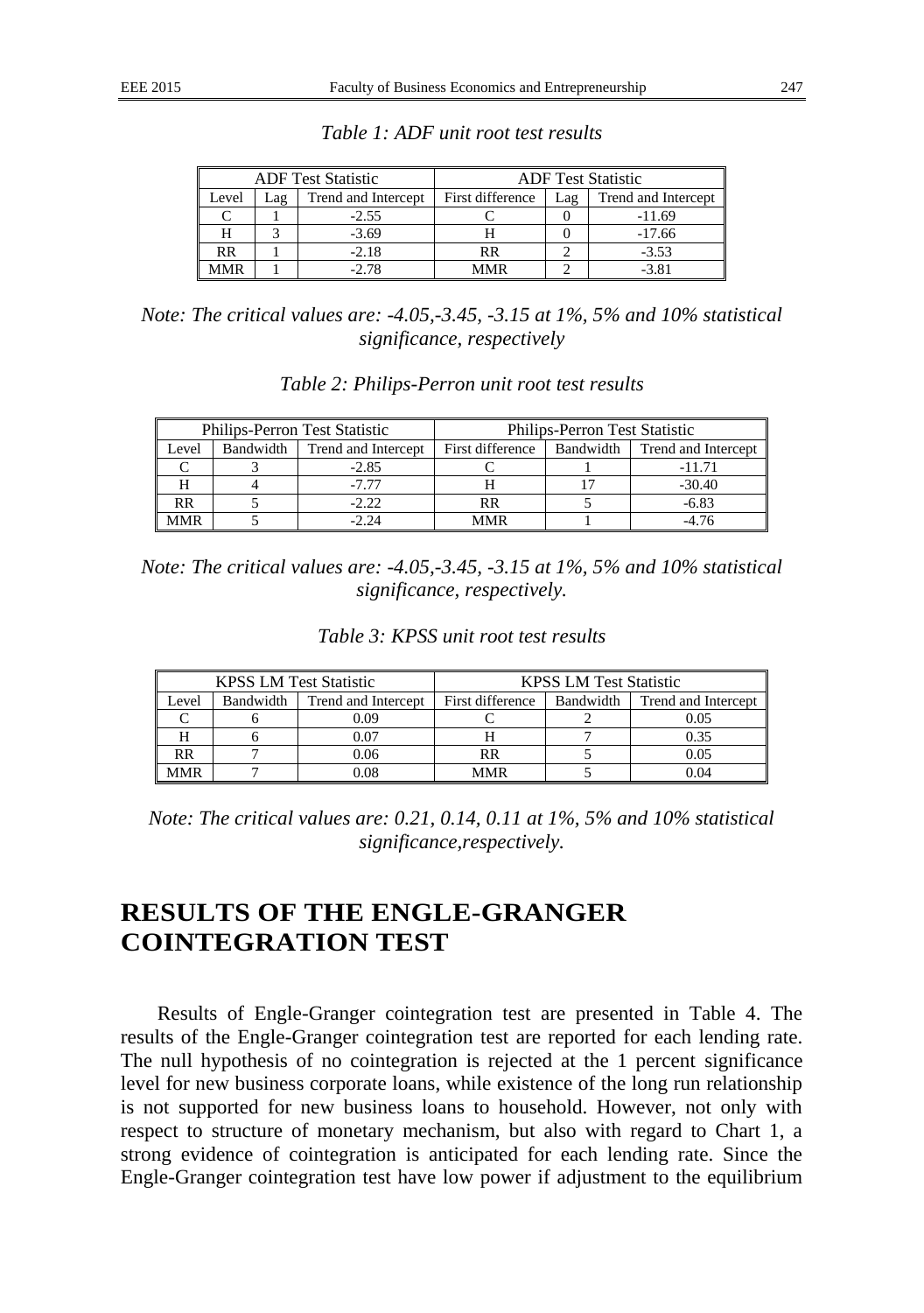is asymmetric, we rely on the TAR and MTAR type of cointegration test that account for potential nonlinear nature of the long run relationship between the lending rates and the money market.

*Table 4: Results of Engle-Granger cointegration test for lending and money market rates*

|                           | New business loans to household | New business corporate loons |            |  |
|---------------------------|---------------------------------|------------------------------|------------|--|
|                           | $-0.78***$                      |                              | $0.68***$  |  |
| <i>test statistics of</i> | $-2.41$                         | <i>test statistics of</i>    | $-3.53***$ |  |
| ADF unit root             |                                 | ADF unit root                |            |  |
| test for residuals        |                                 | test for residuals           |            |  |

*Source: Author's calculations. Significance levels are denoted as \*, \*\*, \*\*\* for 10%, 5% and 1%, respectively.*

## **RESULTS OF THE TAR AND MTAR TYPE COINTEGRATION TEST**

In order to examine the interest rate pass-through mechanism in Serbia, we first regress the each banking retail rate on the money market rate separately and then model residual according to TAR specification. The result of cointegration test and symmetric adjustment test are shown in Table 5. Regarding the TAR type cointegration at the 5% significance level, the null hypothesis of no cointegration,  $\rho_1 = \rho_2 = 0$  is not rejected for both lending rates, i.e. it is found that cointegration does not exists between the policy rate and loan rates.

|  |  | Table 5: Results of TAR cointegration test for lending and money market rates |  |  |  |
|--|--|-------------------------------------------------------------------------------|--|--|--|
|  |  |                                                                               |  |  |  |

|          | Household loans | Corporate loans |            |  |
|----------|-----------------|-----------------|------------|--|
|          | $-0.139$        |                 | $-0.164$   |  |
| $\rho_2$ | $-0.658**$      | $\rho_2$        | $-0.247**$ |  |
|          |                 |                 |            |  |
|          | $-1.125$        |                 | $-1.807$   |  |
| Φ        | 4.210           |                 | 3.421      |  |
|          | 5.362           | $= \rho_2$      | 0.338      |  |

*Note: Only lending rate equations are displayed. A set of critical values for F statistic provided by Enders and Siklos (2001); 5.98 for 5% significance level and 8.24 for 1% significance level. \*\*denotes significance at the 5% level.*

Next, we perform the same analysis using MTAR specification to test possible asymmetric behavior between the expansionary and concretionary divergence of the lending rates series from their long run equilibrium. The test results of cointegration relationship are presents in Table 6. Turning to the MTAR cointegration test, the null of hypothesis of no cointegration,  $\rho_1 = \rho_2 = 0$  is rejected at the 1% significance level for loans to households, i.e. there is a long term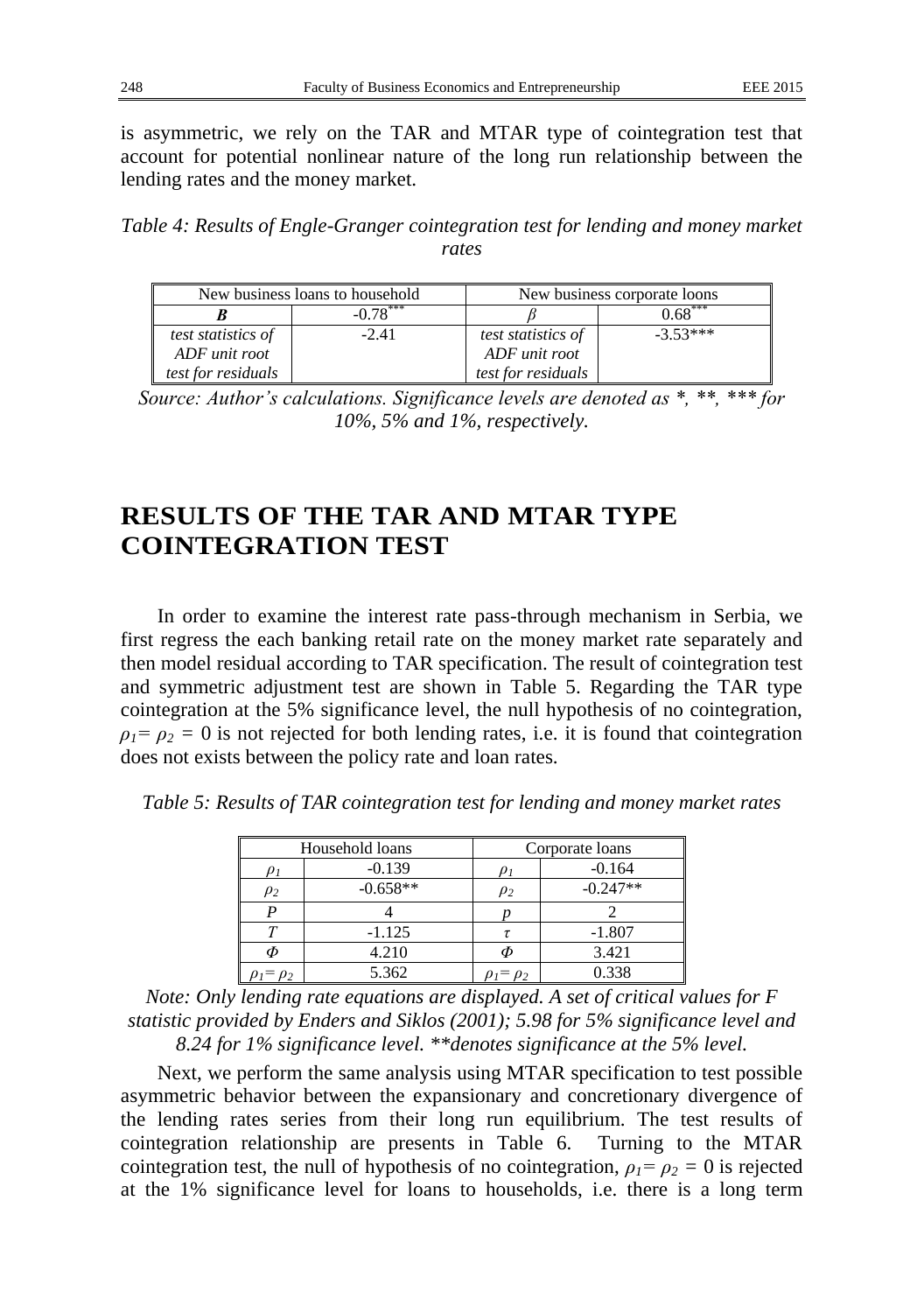relationship between policy rate and the loan rate. F statistic for the symmetric adjustment test indicates that there is an asymmetric adjustment between loans to households and the money market rate.

|            | Household loans | Corporate loans   |             |  |
|------------|-----------------|-------------------|-------------|--|
| υ1         | $-0.013$        |                   | $-0.136$    |  |
| $\rho_2$   | $-0.607***$     | $\rho_2$          | $-0.447***$ |  |
|            |                 |                   |             |  |
|            | $-1.355$        |                   | $-1.198$    |  |
| Φ          | 15.2402***      |                   | 5.119       |  |
| $= \rho_2$ | $11.015***$     | $\rho_1 = \rho_2$ | 3.505       |  |

*Table 6: Results of MTAR cointegration test for lending and money market rates*

*Note: only lending rate equations are displayed. A set of critical values for F statistic provided by Enders and Siklos (2001); 6.51 for 5% significance level and 8.78 for 1% significance level. \*\*\* denotes statistical significance at the 1% level.*

Next we proceed with estimation of MTAR type nonlinear EC model. Estimation result for loans to households are reported in Table 7. Results suggest that there is long run relationship between the rate on loans to households and the money market rate. Loan rate show slower convergence for positive discrepancies from long-run equilibrium arising from a decrease in the money market rate supporting downward rigidity. Indeed, loan rate adjust to money market rate decreases with the speed of adjustment parameter being - 0.019. Moreover it exhibits the speed of adjustment of - 0.571 following money market increases. This indicated the lack of deep financial system as well as domination by commercial banks in financial system of Serbia.

*Table 7: Results of estimated threshold error-correction model*

| Household loans rate |             |  |  |  |
|----------------------|-------------|--|--|--|
|                      | $-0.045$    |  |  |  |
| ΩI                   | $-0.504***$ |  |  |  |
|                      | $-0.088$    |  |  |  |
|                      | $-0.019$    |  |  |  |
|                      | $-0.571$    |  |  |  |

*Note: only lending rate equations are displayed. \*\*\* denotes statistical significance at the 1% level.*

## **CONCLUSION**

In this paper we have analysed the long-run relationship between the monetary policy rate and different bank lending interest rates in Serbia and tested how much of the change in bank lending rates can be attributed to changes in the key monetary policy rate and money market interest rate. As Özkan (2003) point out, the monetary transmission mechanism is highly related to efficiency of the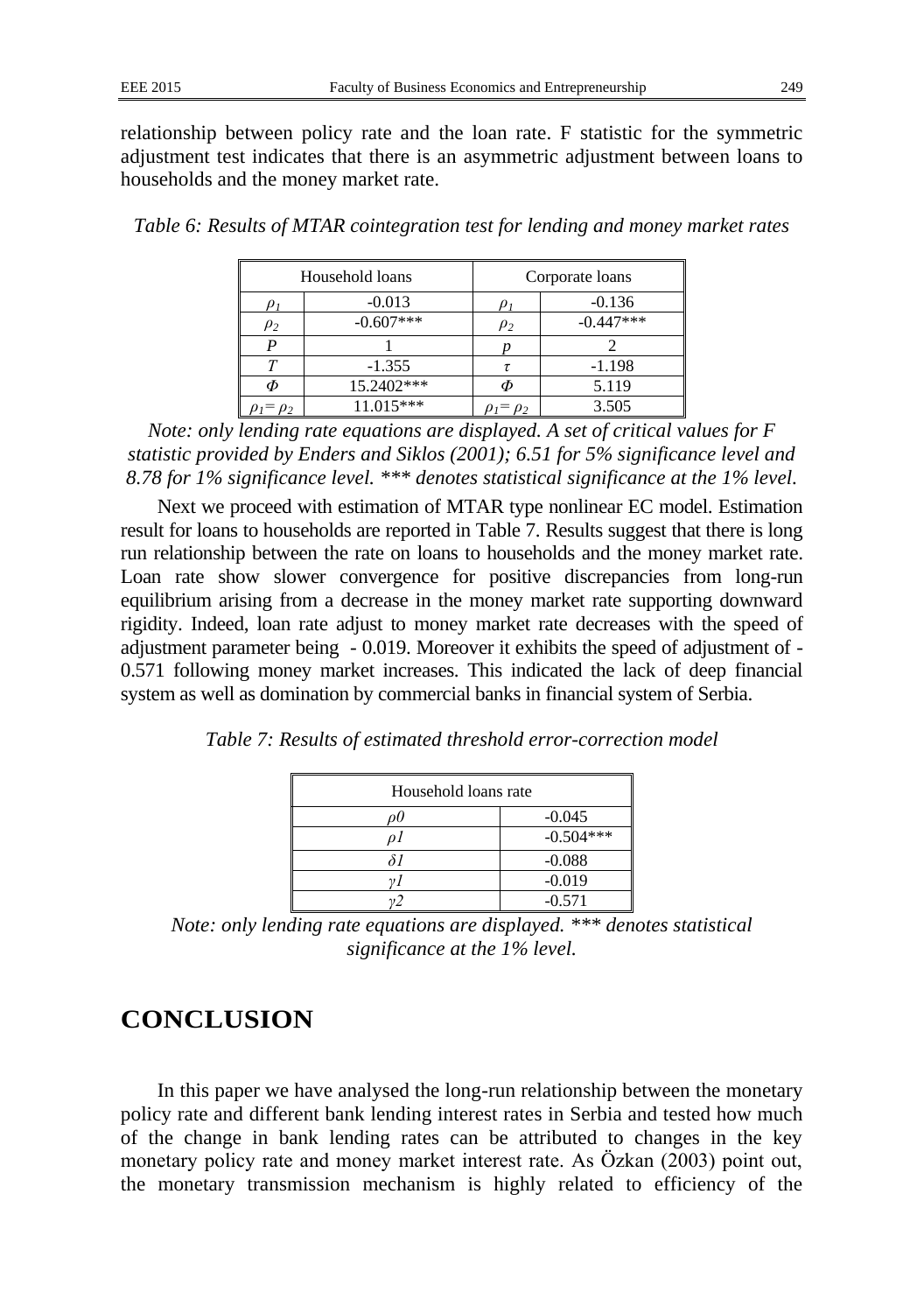implementation of monetary policy. Thus, analysis of interest rate pass-through of great importance. Kwapil and Scharler (2006) mentioned that the adjustment degree between the monetary policy rate and retail banking interest rates is important factor that determines the relationship between the monetary policy action and the aggregate demand and the inflation.

We analyze asymmetric interest rate pass-through and monetary transmission mechanism in Serbia using Asymmetric TAR and MTAR cointegration models. Results of empirical analysis confirm statistically significant long run relationship between monetary policy rates and lending rates and shows that central bank in inflation targeting in Serbia have control over banking lending rates. The threshold error correction models reveal further downward rigidity of lending rate, implying a reduction in money market rate, following a monetary policy expansion affects the economy differently from a monetary policy contraction, probably due to the shallowness of financial system as well as and domination by commercial banks in financial system in Serbia.

From the perspective of the effectiveness of monetary policy, possible explanations of incompleteness of interest rate pass-through effect are lower level of competition, increase of risk premium, and interest rate volatility during the crisis period, inflation slowdown and keeping key policy rates at low levels, greater reliance on foreign funding, higher level of NPLs, higher level of dollarization, etc.

The findings of incomplete and/or asymmetric interest rate pass-through may create challenging issues if policy makers don't recognized the actual structure of mechanism but rely on the assumption of complete and symmetric interest rate pass-through.

#### **LITERATURE**

- 1. Becker, R., Osborn, D.,Yildirim, D. (2010). A threshold cointegration analysis of interest rate pass-through in UK mortgage rates. Manchester: The University of Manchester Series Centre for Growth and Business Cycle Research Discussion Paper Series 141.
- 2. Corvoisier, S.,Gropp, R. (2001). Bank concentration and retail interest rates. Working paper 72, European Central Bank
- 3. Cottareli, C.,Kourelis, A. (1994). Financial structure, bank lending rates and the transmission mechanism of monetary policy. IMF Staff Papers 41, 587-623.
- 4. Dickey, D.,Fuller, W. (1979). Distribution of the estimators for autoregressive time series with a unit root. Journal of the American Statistical Association 74, 427-431.
- 5. Dickey, D.,Fuller, W. (1981). Likelihood ratio statistics for autoregressive time series with a unite root. Econometrica 49, 1057-1072.
- 6. Enders, W.,Siklos, P. L. (2001). Cointegration and threshold adjustment. Journal of Business and Economic Statistics, 19, 166-176.
- 7. Engle, R. F.,Granger, C. W. (1987). Cointegration and error-correction: Representation, estimating and testing. Econometrica, 55, 251-276.